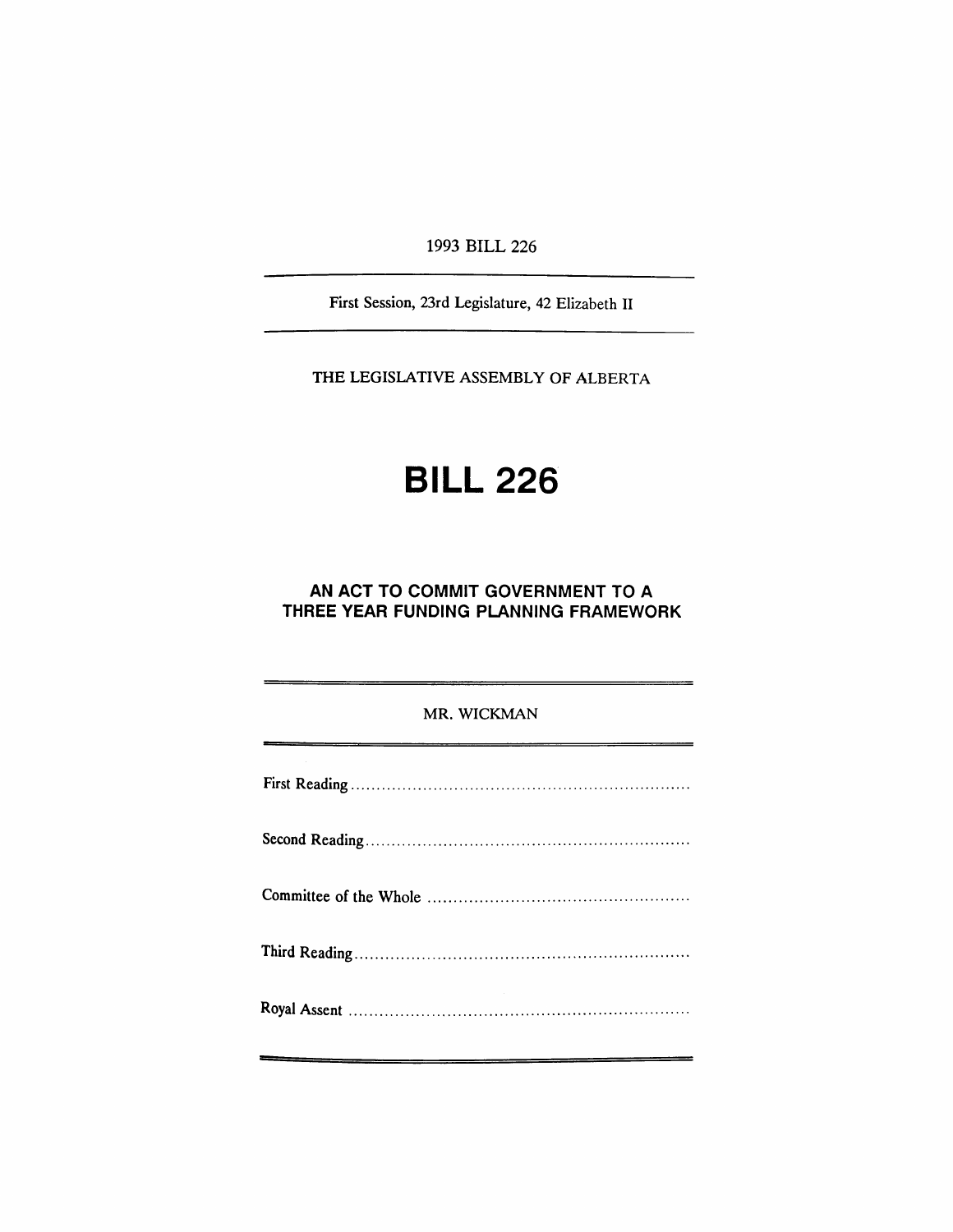*Bill* 226 *Mr. Wickman*

# **BILL 226**

### 1993

### **AN ACT TO COMMIT GOVERNMENT TO A THREE YEAR FUNDING PLANNING FRAMEWORK**

*(Assented to* , 1993)

HER MAJESTY, by and with the advice and consent of the Legislative Assembly of Alberta, enacts as follows:

Purpose 1 The purpose of this Act is to provide for a 3 year forecast of operating grants in each year so as to enable institutions funded by operating grants to plan ahead.

Three year forecast 2(1) The Provincial Treasurer shall, prior to January 7th in each year publish a forecast showing the expected change in or the expected level of operating grants that the Government intends to make available to

> (a) schools and school boards through the Department of Education;

> (b) to universities, colleges and other institutes of advanced education through the Department of Advanced Education;

> (c) to hospitals and other health facilities through the Department of Health; and

> (d) to municipalities through the Department of Municipal Affairs,

in each of the following 3 fiscal years.